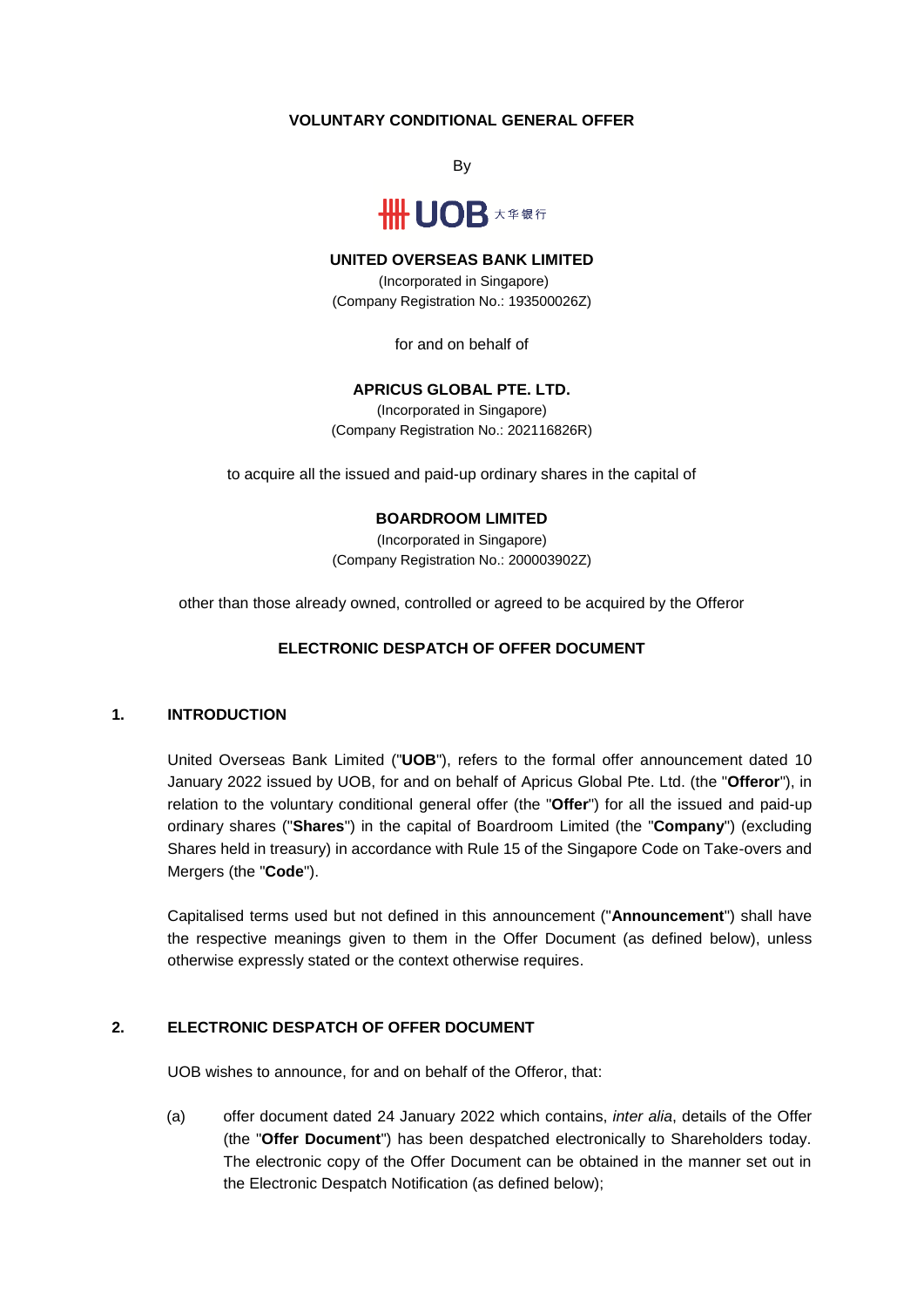- (b) hardcopies of the following documents have been despatched to Shareholders today:
	- (i) a written notification dated 24 January 2022 issued by UOB, for and on behalf of the Offeror, informing Shareholders of, *inter alia*, the electronic dissemination of the Offer Document and related documents and the manner for their electronic retrieval (the "**Electronic Despatch Notification**"); and
	- (ii) the Form of Acceptance and Transfer for Offer Shares (the "**FAT**").

The Offeror has elected for the Offer Document to be despatched electronically pursuant to the Securities Industry Council's Public Statement on Despatch of Take-over Documents under the Code issued on 6 May 2020 and Public Statement on the Further Extension of the Temporary Measures to Allow for Electronic Despatch of Take-over Documents under the Code issued on 29 June 2021. Accordingly, no printed copies of the Offer Document will be despatched to Shareholders unless specifically requested for in the manner set out in paragraph [3](#page-1-0) below.

Electronic copies of the Electronic Despatch Notification, the Offer Document and the FAT have been published and may be accessed on the "Shareholder Information | Shareholder Announcements" page on the website of the Company at the following URL: [https://www.boardroomlimited.com/shareholder-information-2021.](https://www.boardroomlimited.com/shareholder-information-2021) Alternatively, the page may be accessed by scanning the following QR code:



# <span id="page-1-0"></span>**3. REQUEST FOR PRINTED COPIES OF OFFER DOCUMENT AND FAT**

Shareholders may also obtain printed copies of the Electronic Despatch Notification, the Offer Document and/or the FAT, during normal business hours and up to the Closing Date (as defined below), from the Share Registrar by submitting a request via phone (+65 6536 5355) or by email (srs.teamb@boardroomlimited.com).

# **4. CLOSING DATE AND PROCEDURES FOR ACCEPTANCE**

**The Offeror does not intend to extend the Offer beyond 5.30 p.m. (Singapore time) on 21 February 2022 (the "Closing Date")**. **Notice is hereby given, pursuant to Rule 22.6 of the Code, that the Offer will not be open for acceptance beyond 5.30 p.m. (Singapore time) on the Closing Date.** 

**Acceptances of the Offer must be received not later than 5.30 p.m. (Singapore time) on**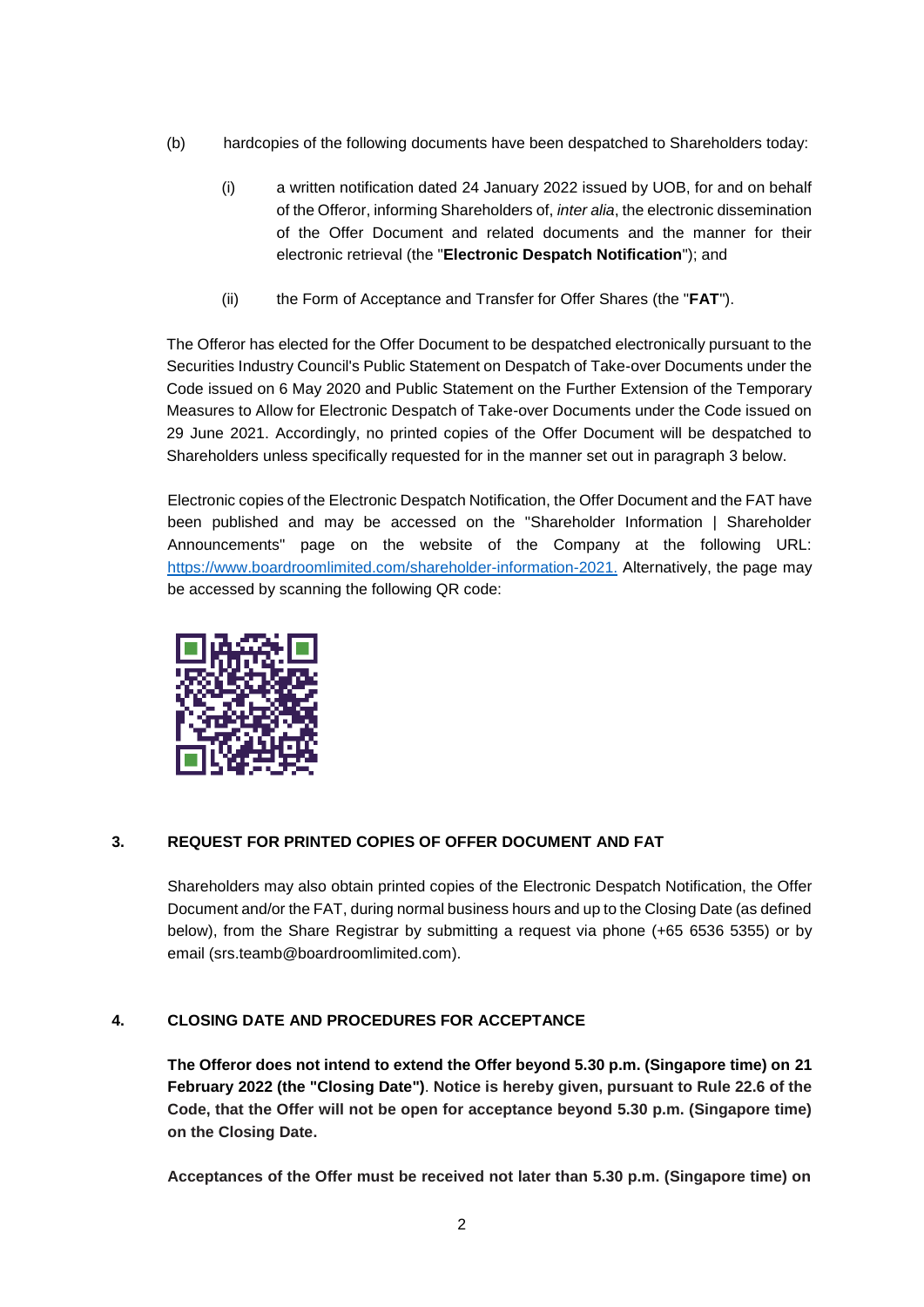**the Closing Date. Accordingly, acceptances received after 5.30 p.m. (Singapore time) on the Closing Date will be rejected.**

The procedures for acceptance of the Offer are also set out in **Appendix V** to the Offer Document and in the FAT.

## **5. OVERSEAS SHAREHOLDERS**

This Announcement does not constitute an offer to sell or the solicitation of an offer to subscribe for or buy any security, nor is it a solicitation of any vote or approval in any jurisdiction, nor shall there be any sale, issuance or transfer of the securities referred to in this Announcement in any jurisdiction in contravention of applicable law.

The Offer will be made solely by the Offer Document and the FAT, which will contain the full terms and conditions of the Offer, including details of how the Offer may be accepted. **Where there are potential restrictions on sending the Electronic Despatch Notification, the Offer Document and/or the FAT to any overseas jurisdictions, the Offeror and UOB reserve the right not to send the Electronic Despatch Notification, the Offer Document and/or the FAT to such overseas jurisdictions.**

The ability of the Shareholders who are not resident in Singapore (the "**Overseas Shareholders**") to accept the Offer may be affected by the laws of the relevant overseas jurisdictions in which they are located. Overseas Shareholders should also exercise caution in relation to the Offer, as the Electronic Despatch Notification, the Offer Document and the FAT have not been reviewed by any regulatory authority in any overseas jurisdiction. Accordingly, Overseas Shareholders should inform themselves of, and observe, any applicable requirements in the relevant overseas jurisdictions. **For the avoidance of doubt, the Offer is open to all Shareholders, including those to whom the Electronic Despatch Notification, the Offer Document and/or the FAT have not been, or will not be, sent.**

It is the responsibility of any Overseas Shareholder who wishes to (a) request for the Electronic Despatch Notification, the Offer Document, the FAT and/or any related documents; and/or (b) accept the Offer, to satisfy himself as to the full observance of the laws of the relevant jurisdiction in that connection, including the obtaining of any governmental or other consent which may be required, and compliance with all necessary formalities or legal requirements and the payment of any taxes, imposts, duties or other requisite payments due in such jurisdiction. Such Overseas Shareholder shall be liable for any such taxes, imposts, duties or other requisite payments payable and the Offeror and any person acting on its behalf (including UOB) shall be fully indemnified and held harmless by such Overseas Shareholder for any such taxes, imposts, duties or other requisite payments as the Offeror and/or any person acting on its behalf (including UOB) may be required to pay. In (i) requesting for the Electronic Despatch Notification, the Offer Document, the FAT and/or any related documents; and/or (ii) accepting the Offer, the Overseas Shareholder represents and warrants to the Offeror and UOB that he is in full observance of the laws of the relevant jurisdiction in that connection, and that he is in full compliance with all necessary formalities or legal requirements. **Any Overseas Shareholder who is in any doubt about his position should consult his professional adviser in the relevant jurisdiction**.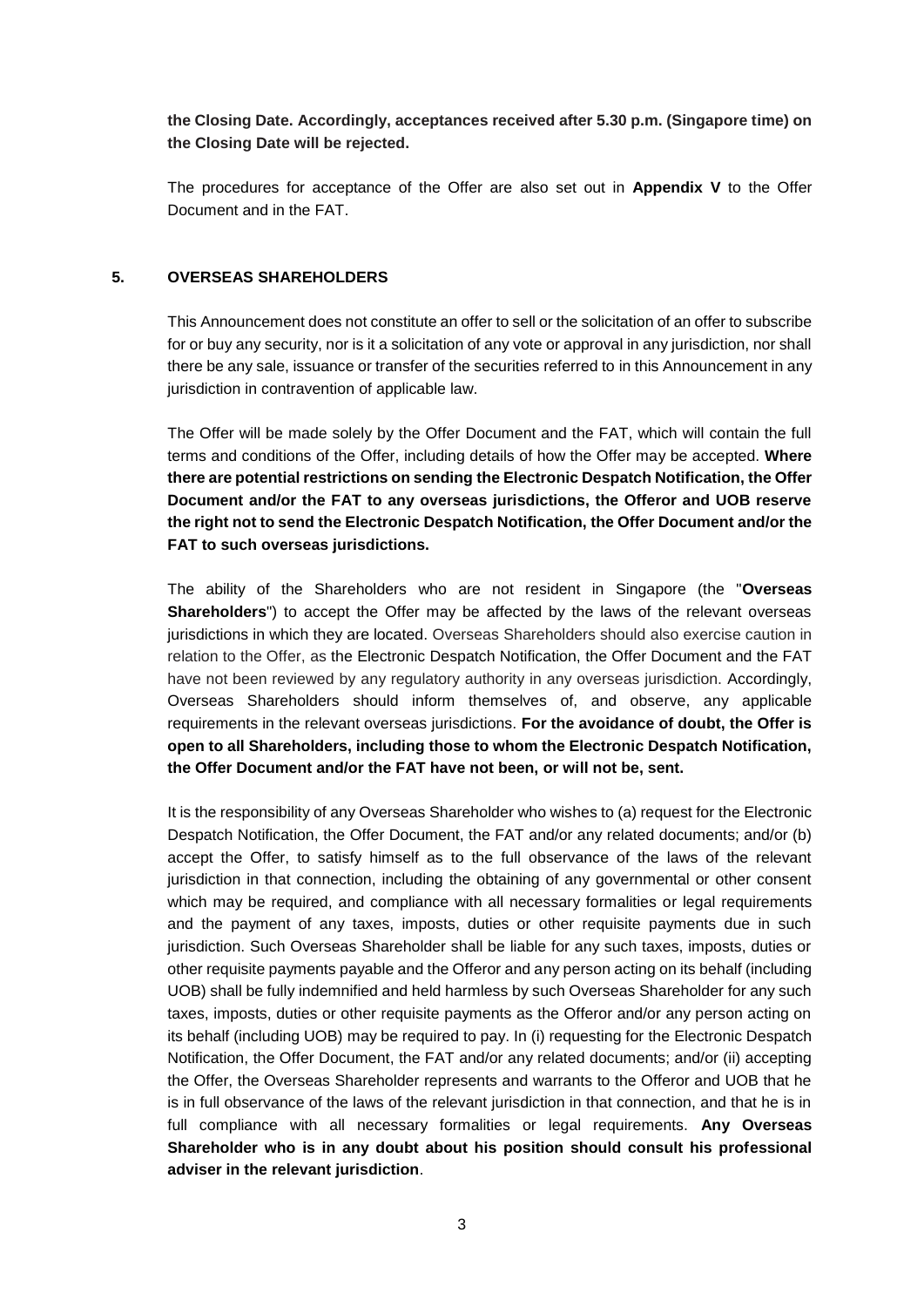Further details in relation to Overseas Shareholders are contained in the Offer Document.

# **6. INFORMATION PERTAINING TO CPFIS INVESTORS AND SRS INVESTORS**

Investors who have purchased Shares using their Central Provident Fund ("**CPF**") contributions pursuant to the CPF Investment Scheme ("**CPFIS**", and such investors, "**CPFIS Investors**") and Supplementary Retirement Scheme ("**SRS**") contributions pursuant to the SRS ("**SRS Investors**") will receive further information on how to accept the Offer from their respective CPF Agent Banks and SRS Agent Banks directly. CPFIS Investors and SRS Investors are advised to consult their respective CPF Agent Banks and SRS Agent Banks should they require further information, and if they are in any doubt as to the action they should take, CPFIS Investors and SRS Investors should seek independent professional advice. CPFIS Investors and SRS Investors who wish to accept the Offer are to reply to their respective CPF Agent Banks and SRS Agent Banks by the deadline stated in the letters from their respective CPF Agent Banks and SRS Agent Banks. Subject to the Offer becoming or being declared unconditional in all respects in accordance with its terms, CPFIS Investors and SRS Investors who accept the Offer will receive the Offer Price payable in respect of their Offer Shares in their respective CPF investment accounts and SRS investment accounts.

## **7. DIRECTORS' RESPONSIBILITY STATEMENT**

The directors of the Offeror (including any director who may have delegated detailed supervision of the preparation of this Announcement) have taken all reasonable care to ensure that the facts stated and opinions expressed in this Announcement are fair and accurate and that there are no other material facts not contained in this Announcement, the omission of which would make any statement in this Announcement misleading.

Where any information in this Announcement has been extracted or reproduced from published or otherwise publicly available sources or obtained from the Company, the sole responsibility of the directors of the Offeror has been to ensure through reasonable enquiries that such information is accurately extracted from such sources or, as the case may be, reflected or reproduced in this Announcement.

The directors of the Offeror jointly and severally accept responsibility accordingly.

Issued by **United Overseas Bank Limited**

For and on behalf of **Apricus Global Pte. Ltd.** 24 January 2022